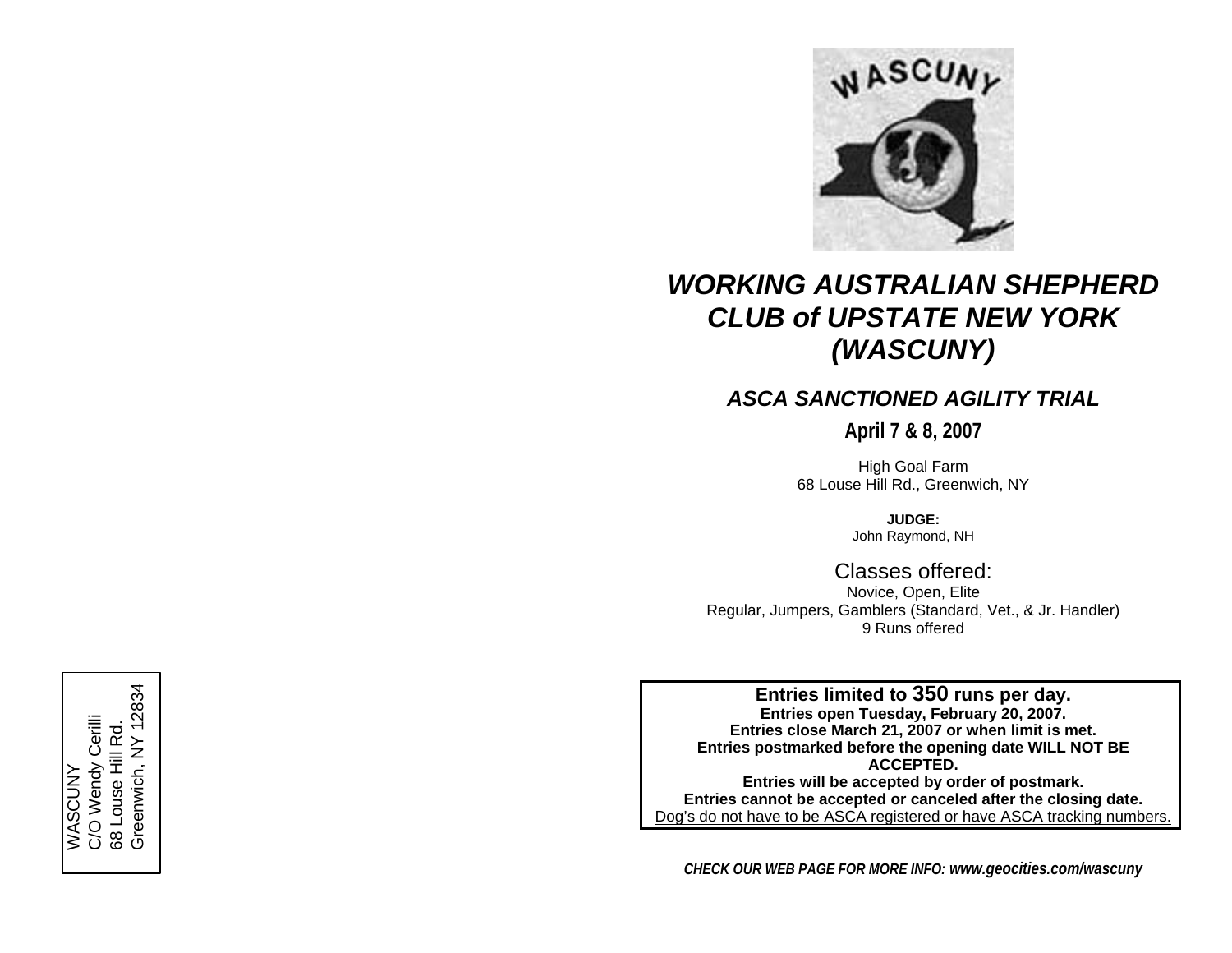## **TRIAL COMMITTEE**

Course Builder: Dan Fretz Ribbons/Trophies: Jen Fuller Chief Ring Steward: Jen Fuller Equipment Manager: Wendy Cerilli

Trial Chairperson Kathy Fretz canya@moomail.net Trial Secretary: Wendy Cerilli agilitytraining@yahoo.com Chief Scorekeeper: Deb St. Jacques

## **Tentative Schedule**

7:00 AM - Check-in & Measuring both days Sat. 7:30 AM - Judges briefing & walk thru 8:00 AM – First dog on the line Sun. 7:30 AM- Judges briefing & walk thru 8:00 AM - First dog on the line Saturday: Jumpers 1 & 2, Regular 1, Gamblers 1 & 2 Sunday: Regular2 & 3, Gamblers 3, Jumpers 3 **(Committee reserves the right to change)** 

## **Site/Trial Information**

- 1. The trial will be run on matting in one 85 foot x 120 foot ring.
- 2. Follow parking Rules and Directions.
- 3. Please bring your own chair. Water available.
- 4. All Novice, Open, and Elite dogs will be measured at check-in (7:00 AM), except dogs competing in the 20", 20"+, & 24" jump height category. Dogs with AKC or NADAC permanent height cards do not require measuring.
- 5. Overnight RV Parking will be available. Contact Wendy Cerilli 518-692-8758

**FOR MORE INFO ON SITE SEE: [www.highgoalfarm.com](http://www.highgoalfarm.com/)**

**Veterinarian on call** – Battenkill Veterinary Clinic: 518-692-2227 Northway Animal Emer. Clinic: 518-761-2602

**No food vendor on site. Lunch will be available on site from Subway.** 

# **ON SITE CAMPING**

**Overnite RV parking will be allowed for a fee. Please contact Wendy Cerilli 518-692-8758 or agilitytraining@yahoo.com** 

# **HOTELS**

Please be sure to verify that the motel accepts dogs – some have an additional fee for pets. Remember to respect the property of your host motel indoors and out!

## **MOTEL COURTESIES TO OBSERVE**

We are counting on you to be on your best behavior in order to maintain the working relationship with our motels and hotels. Our hard-earned reputation, as well as our ability to continue hosting trials, is certainly on the line and dependent on YOUR cooperation. We follow up on any complaints from motel owners or guests, so please report any issues to us.

- ♦ Double-check on rates & charges. Call to confirm your reservation a few days before arriving.
- Please be honest about how many people & dogs will be staying in the room.
- Of course, as is standard agility procedure, all handlers/owners will pick up after their dogs. Please bag and dispose of dog waste properly.
- ♦ Do not groom dogs in rooms.
- ♦ Keep dogs off furniture. Please cover the motel's bedding with a sheet or blanket from home, whether or not you think your dog will get on the bed.
- ♦ Be sure to report any damage which may occur.
- ♦ Do NOT leave dogs unattended.

| Playmore Farms Inn (formerly Best Western Playmore)<br>Route 9, southern entrance to Saratoga Springs                                                           | 518-584-2350                 |
|-----------------------------------------------------------------------------------------------------------------------------------------------------------------|------------------------------|
| Coronet Motel, Route 9 off I-87 Exit 13N                                                                                                                        | 518-584-6789                 |
| Country Club Motel, 306 Church St.,<br>Rte 9N, Saratoga Springs                                                                                                 | 518-584-4780                 |
| Post Road Lodge, Rt. 9 at I-87 Exit 13S                                                                                                                         | 518-584-4169                 |
| Top Hill Motel, Rt. 9, southern entrance to Saratoga Springs<br>Super 8, 17 Old Glick Rd., Saratoga Springs<br>(just off Exit 15 of I-87, across from Wal-Mart) | 518-584-5232<br>518-587-6244 |
| Town & Country Motel, Route 9, off I-87 Exit 17N \$5 per dog                                                                                                    | 518-793-3471                 |
| Peace Be Still Route 22, Cambridge \$10 for dogs.                                                                                                               | 518-677-5524                 |
| Blue Willow Motel, 51 S. Park just off of Rte 22, Cambridge<br>\$10 per dog                                                                                     | 518-677-3552                 |
| Burgoyne Motor Inn 220 Broad St., Schuylerville,<br>Burgoynemotorinn1@netzero.com                                                                               | 518-695-3282                 |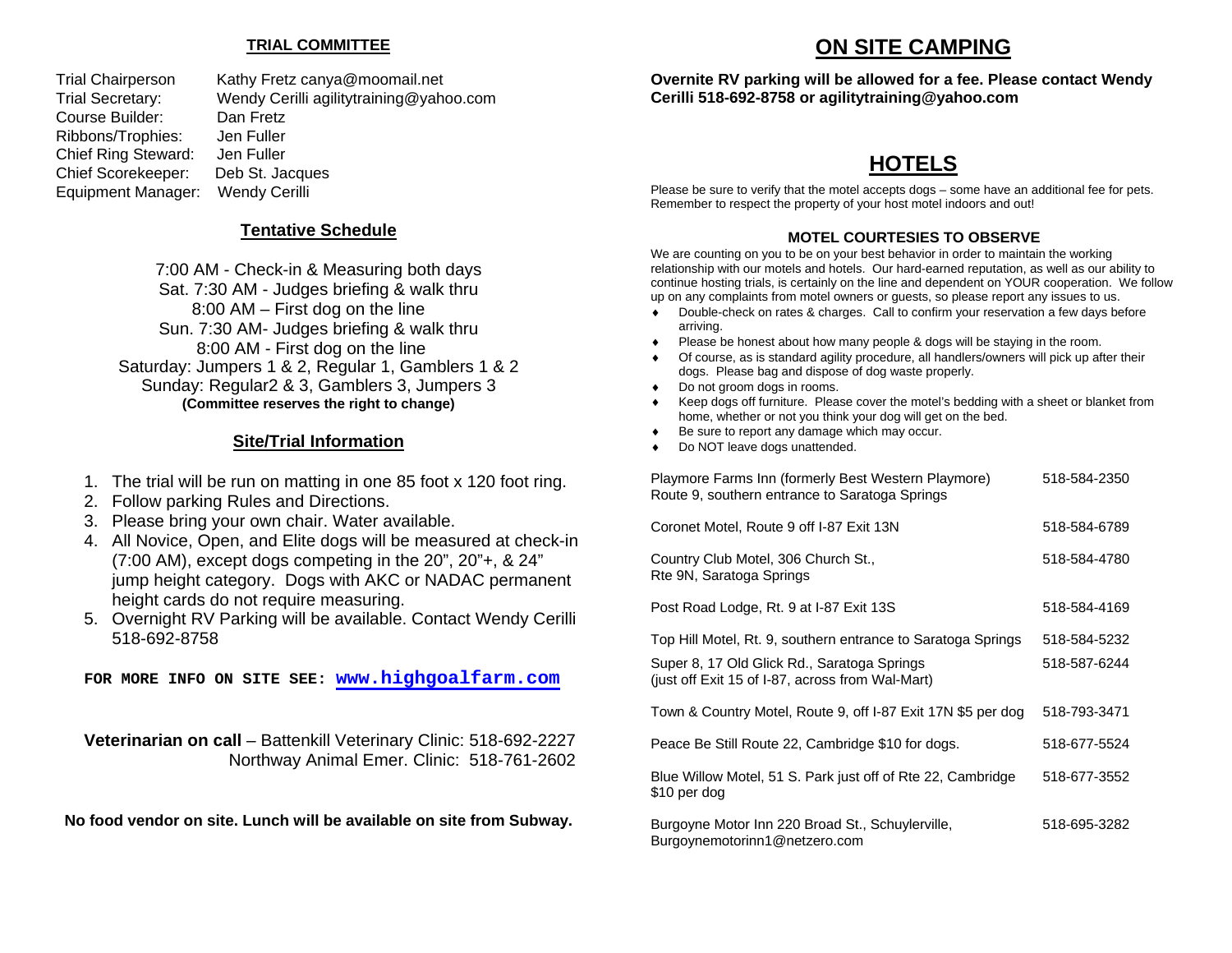## **NOTICE TO EXHIBITORS**

This trial is sanctioned by the Australian Shepherd Club of America, with The Working Australian Shepherd Club of Upstate New York as the sponsor club. Exhibitors, through submission of entry, acknowledge that they are knowledgeable of ASCA rules and regulations, and agree to abide by all rules in effect at the time of this trial.

- ♦ All healthy, trained dogs over eighteen (18) months of age are eligible to compete in ASCA agility trials. Dogs entering in ANY level of classes do not have to have an ASCA registration or tracking number. Bitches in heat, lame, or blind dogs are ineligible for entry, as is any dog with a deformity, which may cause a judge to not be able to reasonably assess the dog's ability to function and perform agility obstacles safely, and in a manner that is in the best interest, health and welfare of the dog. Any dog which demonstrates aggression towards any person or any dog, whether inside the ring or outside the ring, must be excused from the agility trial. Any dog which the judge feels is not in enough control to perform all obstacles in a safe manner will be excused from the agility trial.
- ♦All ASCA agility trials shall be open to purebred and mixed breed dogs.
- ♦No bitches in heat allowed on grounds.
- No collars, leads, food, toys, clickers, or other aids or devices shall be permitted on the course or within **ten feet** of the ring entrance at any time. The only exception to this is leading your dog to the start on lead, and then handing the lead to a steward. All dogs should be on leash or in a crate or pen when not competing.
- Safety shall always be the foremost consideration in actions and conduct by handlers at all times. The organizing committee may refuse any entry other than on the basis expressly provided through rules and regulations of the sanctioning organization(s). Anyone not currently in good standing with ASCA will not be allowed entry into the trial.

The sponsoring club will not be responsible for the loss or damage to any dog exhibited, or for the possessions of any exhibitor whether the result was by accident or any other cause. It is distinctly understood that every dog at this event is in the care, custody and control of his owner or handler during the entire time the dog is on the show premises. Any exhibitor whose dogs and/or children create unnecessary disturbances or repeatedly engage in unsafe or disruptive behavior may, at the discretion of the Trial/Show Committee, be asked to leave the show site. In such case, no refund of fees paid will be made.

# **DIRECTIONS TO TRIAL SITE**

#### **From North and South**

Take I-87 (Adirondack Northway) to Exit 14. Follow signs for Schuylerville and Route 29 east. Take Route 29 east through Schuylerville, across the Hudson River and up the hill. \*Right onto Route 40 South. First left onto Bulson Rd. (Elks Club on Corner) Go to end, right on Hegeman's Bridge Rd. First left onto Louse Hill Rd. 2<sup>nd</sup> drive on right.

#### **From Western New York**

Take I-90 East (NYS Thruway) to Exit 24 (Albany). Take I-87 North (Adirondack Northway) to Exit 14. Follow signs for Schuylerville and Route 29 east. Take Route 29 east through Schuylerville, across the Hudson River and up the hill. Follow from \* above.

#### **From East**

Take the MASS Turnpike to NYS Thruway. Take NYS Thruway to Exit B1 (Albany). Follow I-90 to exit 7 (I-787 North). Follow I-787 North to exit 7. Follow Route 7 west to intersection of I-87 North (Adirondack Northway). Take I-87 North (Adirondack Northway) to Exit 14. Follow signs for Schuylerville and Route 29 east. Take Route 29 east through Schuylerville, across the Hudson River and up the hill. Follow from \* above.

# **PLEASE HELP WASCUNY**

Trials are a lot of work and we'd sure appreciate some help! If you can give us a hand, please let us know how we can best use your talents. We are offering lunch & snacks plus entry into special worker raffles to people who help at our trial.

## **Please enclose this form with your entry**

| <b>WORK PREFERENCES</b>   | Prefer these | Have experience | Willing to |
|---------------------------|--------------|-----------------|------------|
|                           | roles        | doing           | try        |
| <b>Course builder</b>     |              |                 |            |
| <b>Gate Steward</b>       |              |                 |            |
| Asst. Gate                |              |                 |            |
| <b>Scribe</b>             |              |                 |            |
| <b>Scribe Assistant</b>   |              |                 |            |
| Timer                     |              |                 |            |
| <b>Scoring</b>            |              |                 |            |
| <b>Score/Leash Runner</b> |              |                 |            |
| <b>Ring Crew</b>          |              |                 |            |
| <b>Registration</b>       |              |                 |            |

## *Please print legibly*

| Name: |  |
|-------|--|
|       |  |
|       |  |

*Phone: \_\_\_\_\_\_\_\_\_\_\_\_\_\_\_\_\_* 

*Email: \_\_\_\_\_\_\_\_\_\_\_\_\_\_\_\_\_\_\_\_\_\_\_\_\_\_\_\_\_\_\_\_\_\_\_\_\_\_\_\_\_\_\_\_\_\_\_\_\_\_\_\_\_\_* 

## *I am entered in the following classes:*

| Reg. 1                   | $\square$ Sat                  | $\Box$ Nov $\Box$ Open $\Box$ Elite                                                 |  |
|--------------------------|--------------------------------|-------------------------------------------------------------------------------------|--|
| Gamblers 1<br>Gamblers 2 | $\square$ Sat<br>$\square$ Sat | $\Box$ Nov $\Box$ Open $\Box$ Elite<br>$\Box$ Nov $\Box$ Open $\Box$ Elite          |  |
| Jumpers 1<br>Jumpers 2   | $\square$ Sat<br>$\square$ Sat | $\Box$ Novice $\Box$ Open $\Box$ Elite<br>$\Box$ Novice $\Box$ Open $\Box$ Elite    |  |
| Jumpers 3                | $\square$ Sun                  | $\Box$ Novice $\Box$ Open $\Box$ Elite                                              |  |
| Gamblers 3               | $\Box$ Sun                     | $\Box$ Novice $\Box$ Open $\Box$ Elite                                              |  |
| Regular 2<br>Regular 3   | $\Box$ Sun<br>$\Box$ Sun       | $\Box$ Elite<br>$\Box$ Novice $\Box$ Open<br>$\Box$ Novice $\Box$ Open $\Box$ Elite |  |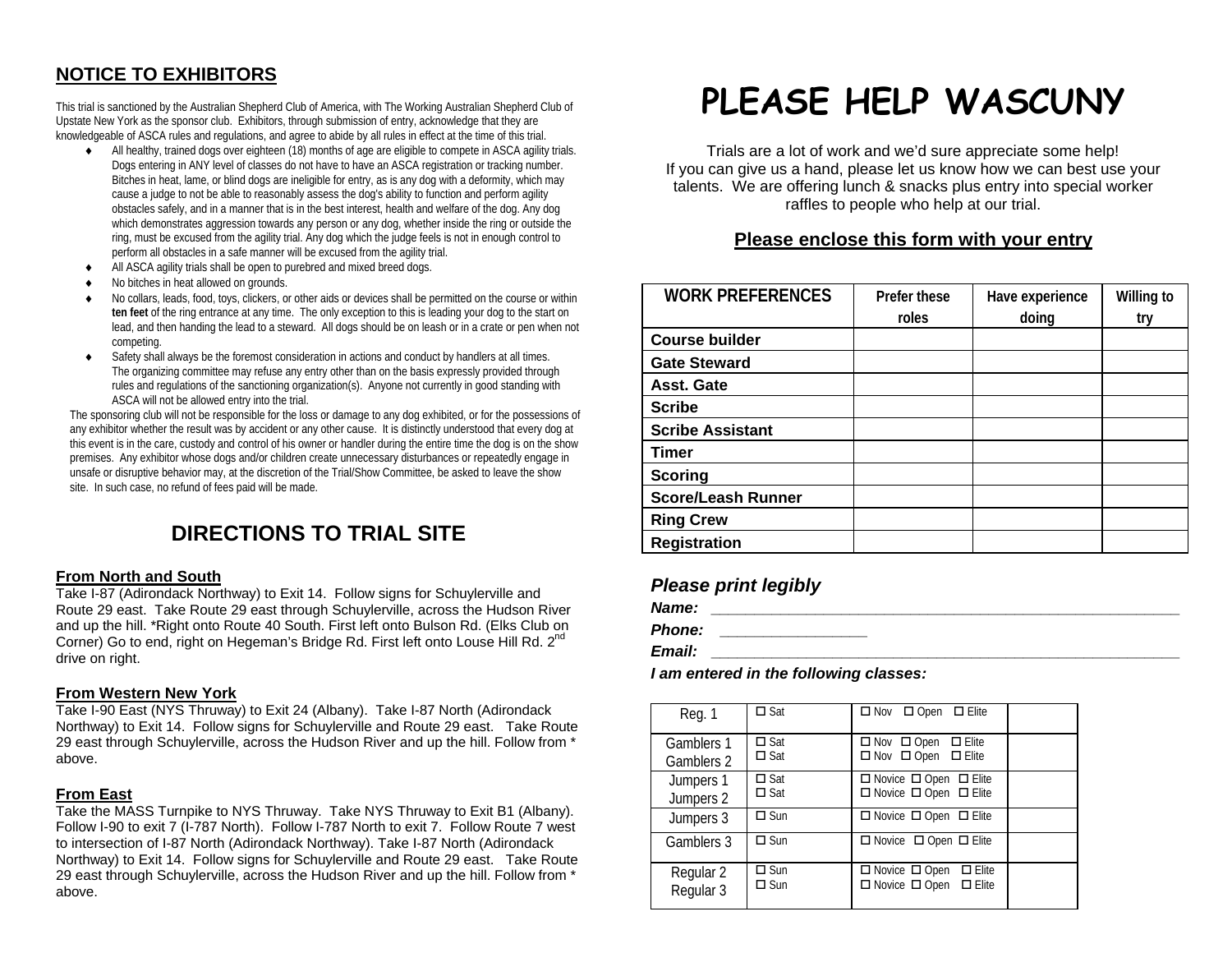## **REFUNDS**

There shall be no refunds for entries withdrawn in the event a dog and/or handler are dismissed from competition, regardless of the reason for such dismissal. Refunds are allowed if requested **before** the closing date. Refunds after closing date for bitches in season only. **ALL REFUNDS MUST INCLUDE OWNER'S NAME AND ADDRESS AND VET. CERTIFICATE WITH REQUEST.** 

## **MOVE-UPS**

After submitting your entry form, the last day that we will be accepting move ups before the trial will be Friday March 30, 2007. We will accept move-ups or changes *in writing only* (Mail or E-mail). No changes will be accepted after this date. Mail to: WASCUNY c/o Wendy Cerilli 68 Louse Hill Rd., Greenwich, NY, 12834. Email: [agilitytraining@yahoo.com](mailto:agilitytraining@yahoo.com)

Move-ups will be allowed during trial in person within 15 minutes of last run on Saturday.

## **AWARDS**

First through fourth place ribbons will be awarded for each jump height in all classes and levels. Qualifying Rosettes will be awarded for each qualifying run. New Title & ATCH rosettes will be awarded.

## **JUMP HEIGHTS**

| Dog's Height             | $11"$ & | $14"$ & | $18"$ & | $20"$ & | Over          |
|--------------------------|---------|---------|---------|---------|---------------|
|                          | under   | under   | under   | under   | 20"           |
| Standard jumps at:       | 8"      | 12"     | 16"     | 20"     | 20" OR<br>24" |
| Vets and Jr. Hdlrs jump: | 4"      | 8"      | 12"     | 16"     | 16"           |

ASCA height rules allow dog in 20+ category (measuring over 20" at withers) to jump in either the 20+ or 24" jump height class if offered. Note that Veterans and Junior Handlers jump heights are four inches lower than Standard, but their jump height category is the same as Standard for catalog purposes

# **IMPORTANT INFORMATION ON ENTRIES:**

- Entries postmarked before the opening date of Tuesday, February 20, 2007 WILL NOT BE ACCEPTED.
- Entries must be received by the closing date of Wednesday, March 21, 2007.
- Entries will be accepted by order of postmark.
- Entries cannot be accepted or canceled after the closing date.
- Entries are limited to a maximum of 350 runs per day.
- • **ALL** dogs (including Novice) may or may not have a ASCA Dog Registration number or ASCA Tracking number when entering this trial. Entries will be accepted for dogs entering using "pending" in lieu of a number. **Please see the ASCA website for information on how to register.**
- For complete list of ASCA rules, visit the ASCA website at: <http://www.asca.org/Programs+/Agility>
- Do not mail your entries by any method that requires a signature.
- Entries must be submitted on the forms or copies of the forms supplied in this premium.
- Please double-check your entry form to ensure it is filled out completely and correctly.
- SIGN THE RELEASE FORM!

## **Trial Equipment as follows:**

Aframe - Slatted Dogwalk - Slatted Teeter - Unslatted Wing Jumps Non-wing Jumps Tire Non-displaceable **Tunnels Chute** Double Jump Weave Poles

Equipment Supplied by High Goal Farm, Greenwich, NY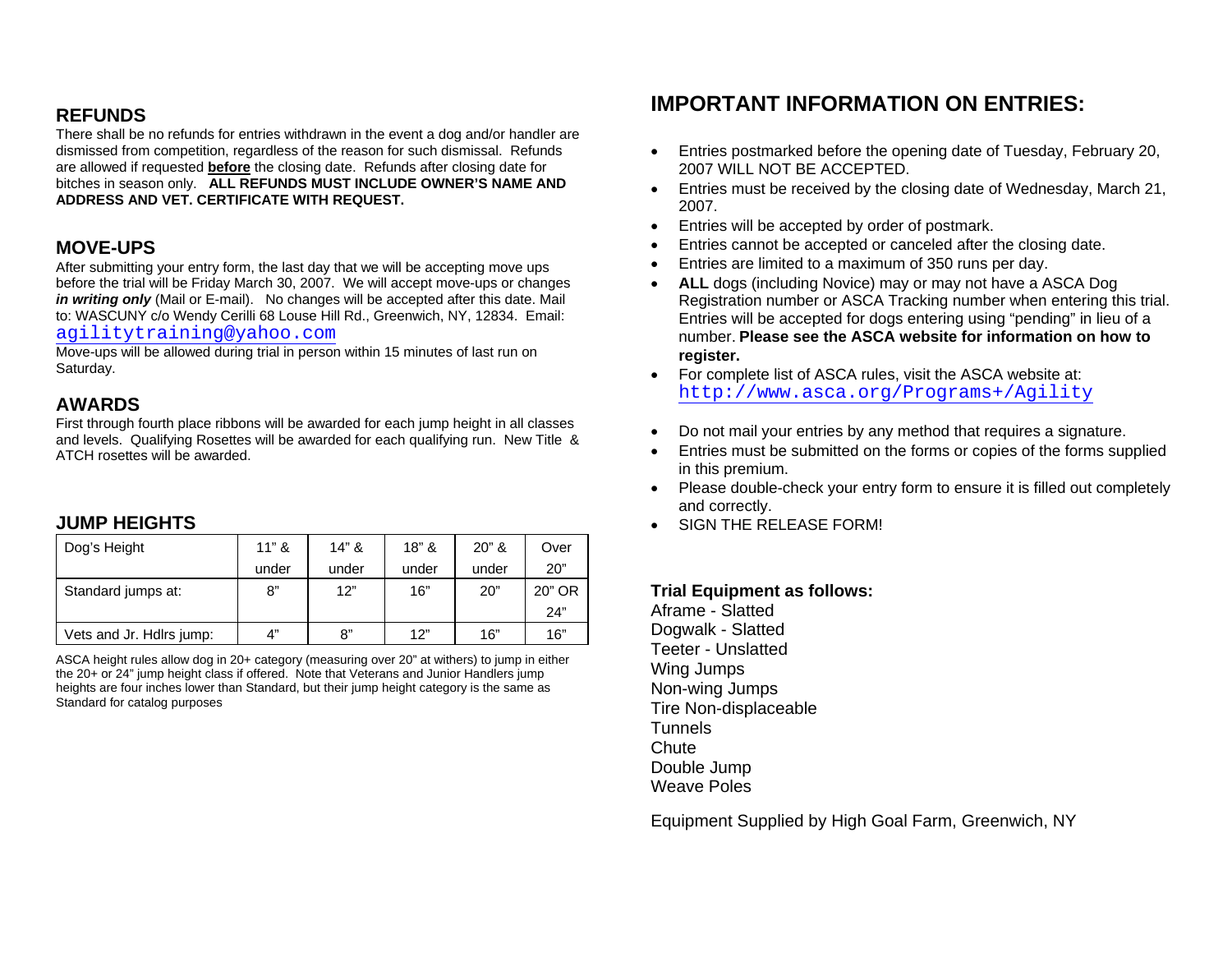#### ASCA AGILITY ENTRY FORM **Working Australian Shepherd Club of Upstate New York April 7 & 8, 2007, Greenwich, NY**

Entries close: March 21, 2007. No entries accepted prior to February 20, 2007.

#### Make checks payable to **WASCUNY** & Send to: **WASCUNY ● c/o** Wendy Cerilli ● 68 Louse Hill Rd. ● Greenwich, NY 12834

## **DOG**:

|                                                                |  |  |  |  | PENDING #'s or no #'s allowed |  |
|----------------------------------------------------------------|--|--|--|--|-------------------------------|--|
|                                                                |  |  |  |  |                               |  |
| Call Name: ______________________                              |  |  |  |  |                               |  |
|                                                                |  |  |  |  |                               |  |
| Class Height Category (circle one): Standard 8 12 16 20 20+ 24 |  |  |  |  |                               |  |
| Veterans/Junior Handlers 4 8 12 16 16                          |  |  |  |  |                               |  |

#### Circle the height you want your dog to jump.

| <b>OWNER/HANDLER: Name</b> |        |                                                                                                                       |
|----------------------------|--------|-----------------------------------------------------------------------------------------------------------------------|
|                            |        |                                                                                                                       |
|                            |        |                                                                                                                       |
|                            | E-mail | <u> 1989 - John Stein, Amerikaansk kanton en beskriuwer om de ferske om de ferske om de ferske om de ferske om de</u> |
|                            |        |                                                                                                                       |

### **If you want a preliminary confirmation, then please include a SASE.**

| Exhibitors MUST fill out the appropriate box in EACH COLUMN for EACH<br><b>ROW/Class they are entering.</b> |                                                                    |                                                             |                                                     |       |  |  |  |  |
|-------------------------------------------------------------------------------------------------------------|--------------------------------------------------------------------|-------------------------------------------------------------|-----------------------------------------------------|-------|--|--|--|--|
| Event                                                                                                       | Days / Fees                                                        | Level                                                       | <b>Division</b>                                     | Total |  |  |  |  |
| Regular 1                                                                                                   | $\square$ Sat \$12.00                                              | $\Box$ Nov A $\Box$ Nov B<br>$\Box$ Open<br>$\Box$ Elite    | $\Box$ Standard<br>$\Box$ Vet<br>$\Box$ Jr. Handler |       |  |  |  |  |
| Regular 2<br>Regular 3                                                                                      | $\Box$ Sun \$12.00<br>$\Box$ Sun \$12.00                           | $\Box$ Nov A $\Box$ Nov B<br>$\Box$ Open<br>$\square$ Elite | $\Box$ Standard<br>$\Box$ Vet<br>$\Box$ Jr. Handler |       |  |  |  |  |
| Jumpers 1<br>Jumpers 2                                                                                      | $\square$ Sat \$12.00<br>$\square$ Sat \$12.00                     | $\Box$ Novice<br>$\Box$ Open<br>$\Box$ Elite                | $\Box$ Standard<br>$\Box$ Vet<br>$\Box$ Jr. Handler |       |  |  |  |  |
| Jumpers 3                                                                                                   | $\Box$ Sun \$12.00                                                 | $\Box$ Elite<br>$\Box$ Novice<br>$\Box$ Open                | $\Box$ Standard<br>$\Box$ Vet<br>$\Box$ Jr. Handler |       |  |  |  |  |
| Gamblers 1<br>Gamblers 2                                                                                    | $\square$ Sat \$12.00<br>$\square$ Sat \$12.00                     | $\Box$ Elite<br>$\Box$ Novice<br>$\Box$ Open                | $\Box$ Standard<br>$\Box$ Vet                       |       |  |  |  |  |
| Gamblers 3                                                                                                  | $\square$ Sun \$12.00                                              | $\Box$ Elite<br>$\Box$ Novice<br>$\Box$ Open                | $\Box$ Standard<br>$\Box$ Vet                       |       |  |  |  |  |
|                                                                                                             | \$100.00 package price for all 9 classes<br><b>TOTAL ENCLOSED:</b> |                                                             |                                                     |       |  |  |  |  |

## Agreement

The person who signs this agreement represents that he/she is authorized to enter into this agreement on behalf of both exhibitor and the owner of entered dog. In consideration of acceptance of this entry:

1.1 As used here "ASCA" means the Australian Shepherd Club of America, Inc., its affiliate clubs and each of their members, officers, directors, employees, show chairs, show committees and agents.

1.2. Exhibitor/ owner, agree to abide by the rules and regulations of ASCA, and any other rules and regulations appearing in the premium for this event.

1.3. Exhibitor /owner certify that the entered dog is not a hazard to persons, dogs, or property and that the entered dog's rabies vaccination is current in accordance with the requirement of the state in which the dog resides.

1.4. Exhibitor /owner acknowledge all hazards presented by the event and the event premises, including, but not limited to, the condition of the floors, stairways, halls, lighting , security measures or lack of, electrical appliances, fittings, show rings, parking areas and the presence of unfamiliar animals and people; exhibitor and owner assume the risk of any harm arising from these.

1.5. Exhibitor/owner release ASCA (including ASCA officers, directors, employees, and members), WASCUNY (including its officers, directors, and members, and event organizing committee), and High Goal Farm (including its officers, agents, and employees) and will defend them and hold them harmless from all present and future loss, injury, damage, claims, demands and liabilities involving the entered dog, the event or event premises. Without limiting the generality of the foregoing hold harmless provisions, exhibitor /owner hereby specifically assume sole responsibility for and agree to indemnify and save aforementioned parties harmless from any and all loss and expenses (including legal fees) by reason of the liability imposed by law upon any of the aforementioned parties for damages because of bodily injuries, including death, at any time in consequence of my (our) participation in this event, howsoever such injury, or death may be caused , and whether or not the same may have been caused or may have been alleged to have been caused by negligence of the aforementioned parties or any of their employees or agents or any other persons. I have read, understood, and acknowledge the above Agreement.

| Signature of Owner/Exhibitor | Date |  |
|------------------------------|------|--|
|                              |      |  |

Signature of Parent or Legal Guardian of Minor Telephone #

**ASCA rules also available: www.asca.org/Programs/Agility/index.htm or** ASCA, PO Box 3790, Bryan, TX 77805-3790 979-772-1082